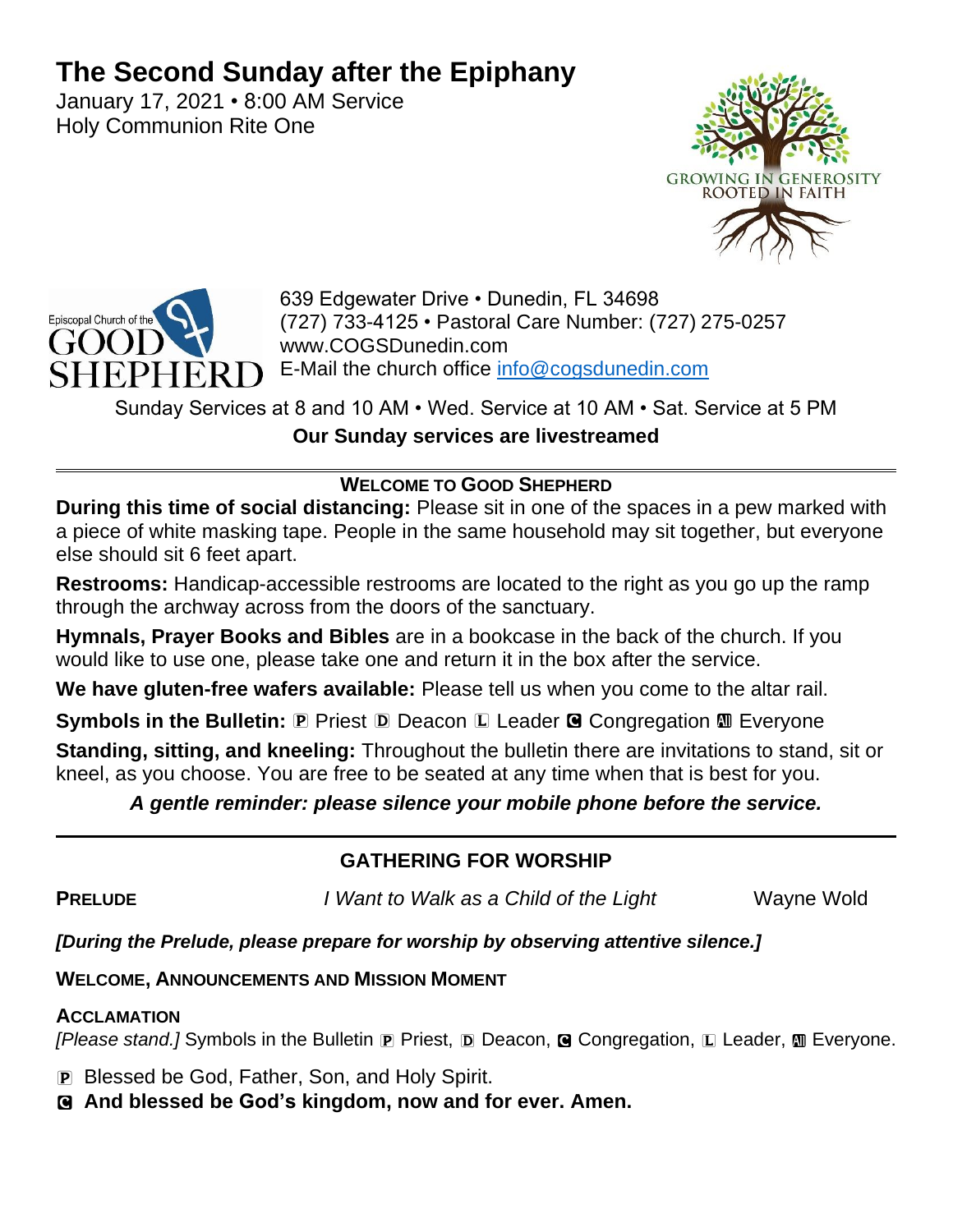#### **COLLECT FOR PURITY**

- a **Almighty God, unto whom all hearts are open, all desires known, and from whom no secrets are hid. Cleanse the thoughts of our hearts by the inspiration of thy Holy Spirit, that we may perfectly love thee, and worthily magnify thy holy Name; through Christ our Lord. Amen.**
- P Lord, have mercy upon us.
- C **Christ, have mercy upon us.**
- P Lord, have mercy upon us.

#### **COLLECT OF THE DAY**

- P The Lord be with you.
- C **And with thy Spirit.**
- P Let us pray…. Almighty God, whose Son our Savior Jesus Christ is the light of the world: Grant that your people, illumined by your Word and Sacraments, may shine with the radiance of Christ's glory, that he may be known, worshipped, and obeyed to the ends of the earth; through Jesus Christ our Lord, who with you and the Holy Spirit lives and reigns, one God, now and for ever.

#### C **Amen.**

#### **THE WORD OF GOD**

**The Readings** 1 Samuel 3:1-10(11-20), Psalm 139:1-5, 12-17, 1 Corinthians 6:12-20, John 1:43-51 [*Please be seated.*]

#### **The First Reading**

L *The First Reading is taken from 1 Samuel, chapter 3…*

Now the boy Samuel was ministering to the Lord under Eli. The word of the Lord was rare in those days; visions were not widespread.

At that time Eli, whose eyesight had begun to grow dim so that he could not see, was lying down in his room; the lamp of God had not yet gone out, and Samuel was lying down in the temple of the Lord, where the ark of God was. Then the Lord called, "Samuel! Samuel!" and he said, "Here I am!" and ran to Eli, and said, "Here I am, for you called me." But he said, "I did not call; lie down again." So he went and lay down. The Lord called again, "Samuel!" Samuel got up and went to Eli, and said, "Here I am, for you called me." But he said, "I did not call, my son; lie down again." Now Samuel did not yet know the Lord, and the word of the Lord had not yet been revealed to him. The Lord called Samuel again, a third time. And he got up and went to Eli, and said, "Here I am, for you called me." Then Eli perceived that the Lord was calling the boy. Therefore Eli said to Samuel, "Go, lie down; and if he calls you, you shall say, 'Speak, Lord, for your servant is listening.'" So Samuel went and lay down in his place.

Now the Lord came and stood there, calling as before, "Samuel! Samuel!" And Samuel said, "Speak, for your servant is listening."

- L The Word of the Lord.
- C **Thanks be to God.**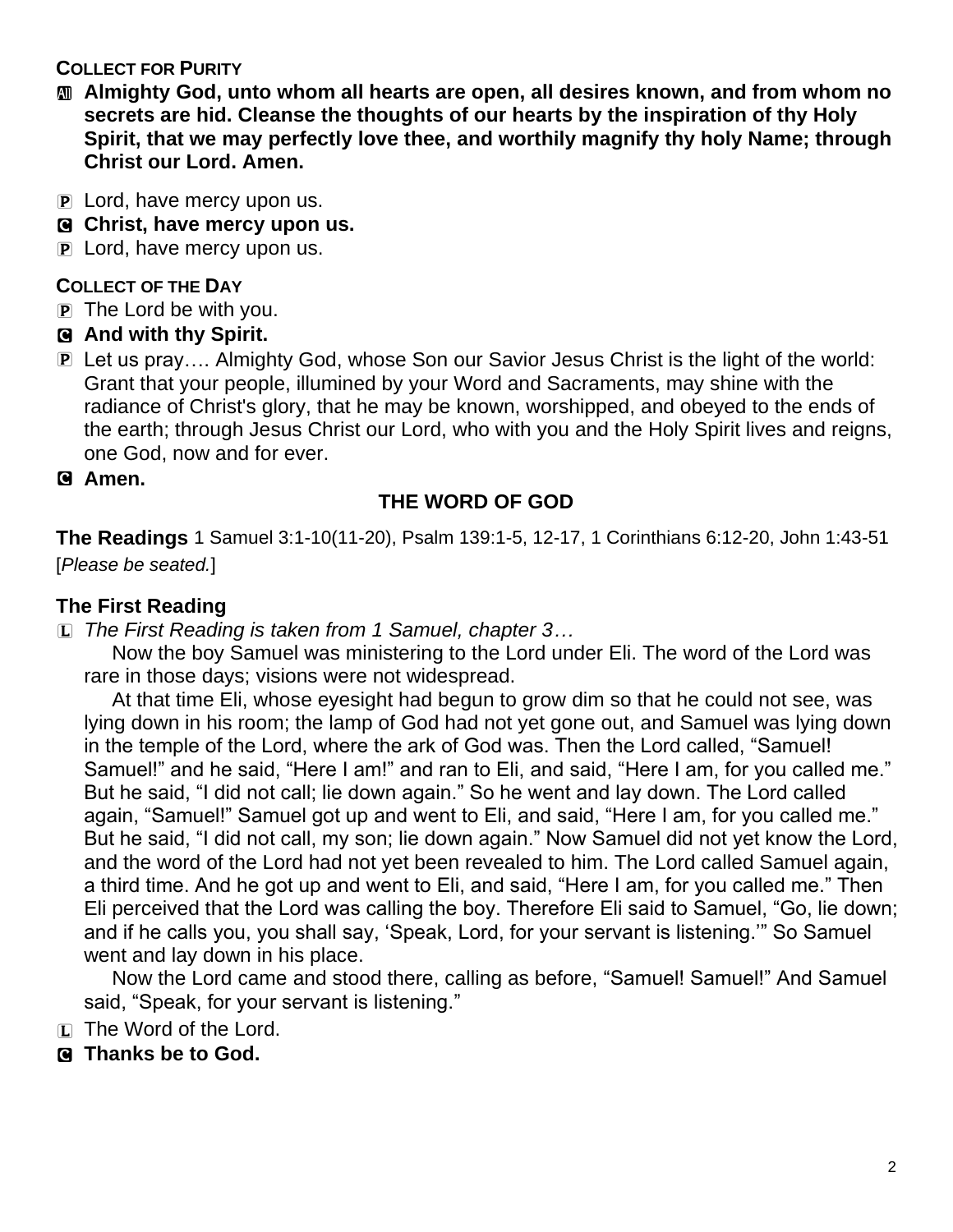#### **The Psalm**

L *We will read responsively Psalm 139…*

- $\Box$  LORD, you have searched me out and known me; you know my sitting down and my rising up; you discern my thoughts from afar.
- C **A You trace my journeys and my resting-places and are acquainted with all my ways.**
- $\Box$  Indeed, there is not a word on my lips, but you, O LORD, know it altogether.
- C **You press upon me behind and before and lay your hand upon me.**
- L Such knowledge is too wonderful for me; it is so high that I cannot attain to it.
- C **For you yourself created my inmost parts; you knit me together in my mother's womb.**
- L I will thank you because I am marvelously made; your works are wonderful, and I know it well.
- C **My body was not hidden from you, while I was being made in secret and woven in the depths of the earth.**
- L Your eyes beheld my limbs, yet unfinished in the womb; all of them were written in your book; they were fashioned day by day, when as yet there was none of them.

#### C **How deep I find your thoughts, O God! how great is the sum of them!**

L If I were to count them, they would be more in number than the sand; to count them all, my life span would need to be like yours.

# **The Second Reading**

L *The Second Reading is taken from 1 Corinthians, chapter 6…*

"All things are lawful for me," but not all things are beneficial. "All things are lawful for me," but I will not be dominated by anything. "Food is meant for the stomach and the stomach for food," and God will destroy both one and the other. The body is meant not for fornication but for the Lord, and the Lord for the body. And God raised the Lord and will also raise us by his power. Do you not know that your bodies are members of Christ? Should I therefore take the members of Christ and make them members of a prostitute? Never! Do you not know that whoever is united to a prostitute becomes one body with her? For it is said, "The two shall be one flesh." But anyone united to the Lord becomes one spirit with him.

Shun fornication! Every sin that a person commits is outside the body; but the fornicator sins against the body itself. Or do you not know that your body is a temple of the Holy Spirit within you, which you have from God, and that you are not your own? For you were bought with a price; therefore glorify God in your body.

- L The Word of the Lord.
- C **Thanks be to God.**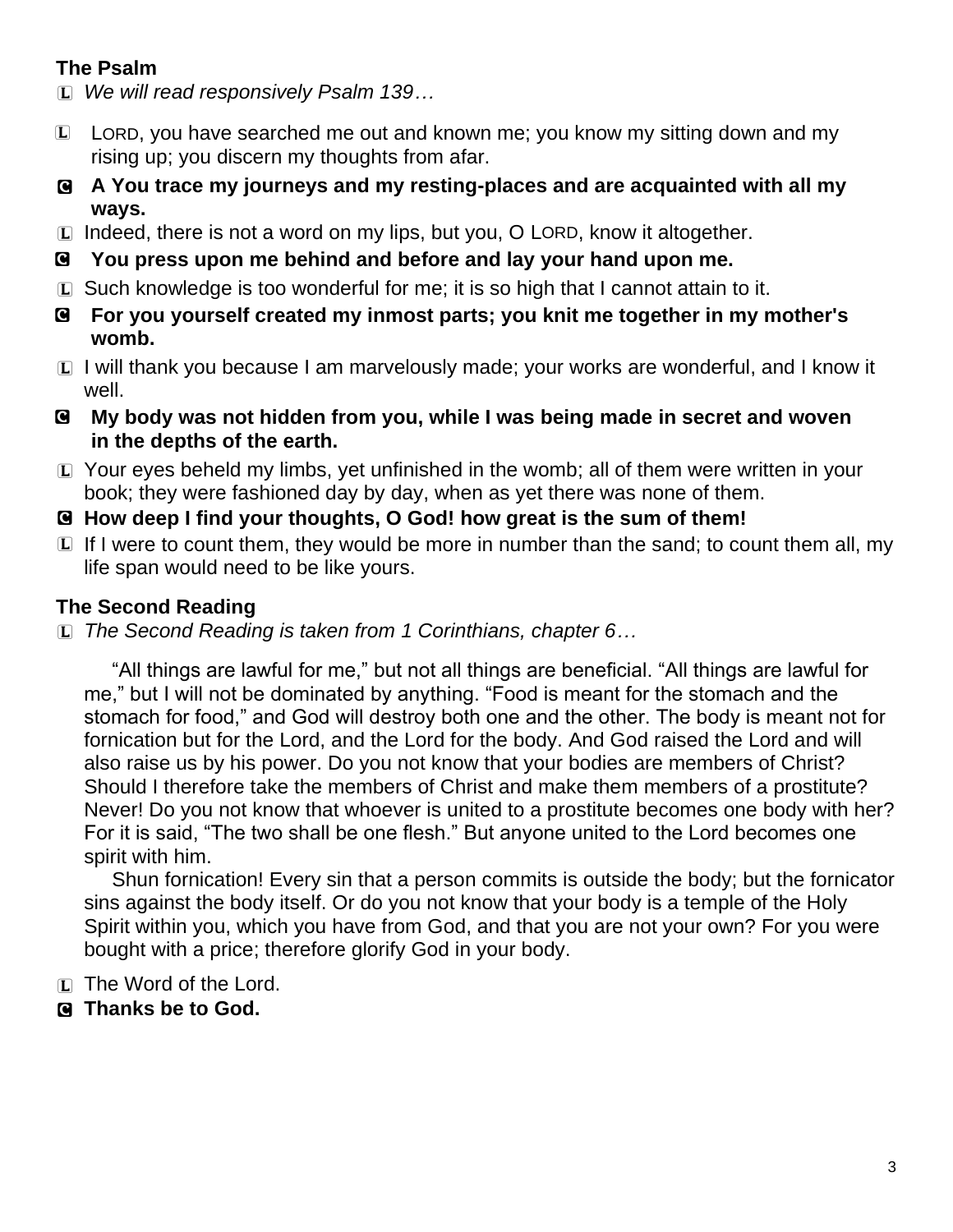# **The Gospel**

*[Please stand.]*

- D The Holy Gospel of our Lord Jesus Christ according to John.
- G Glory be to thee, O Lord.
- D Jesus decided to go to Galilee. He found Philip and said to him, "Follow me." Now Philip was from Bethsaida, the city of Andrew and Peter. Philip found Nathanael and said to him, "We have found him about whom Moses in the law and also the prophets wrote, Jesus son of Joseph from Nazareth." Nathanael said to him, "Can anything good come out of Nazareth?" Philip said to him, "Come and see." When Jesus saw Nathanael coming toward him, he said of him, "Here is truly an Israelite in whom there is no deceit!" Nathanael asked him, "Where did you get to know me?" Jesus answered, "I saw you under the fig tree before Philip called you." Nathanael replied, "Rabbi, you are the Son of God! You are the King of Israel!" Jesus answered, "Do you believe because I told you that I saw you under the fig tree? You will see greater things than these." And he said to him, "Very truly, I tell you, you will see heaven opened and the angels of God ascending and descending upon the Son of Man."
- D The Gospel of the Lord.
- C **Praise be to thee, O Christ.**

# *[Please be seated.]*

**SERMON** The Rev. Michael Durning

#### **NICENE CREED**

*[Please stand.]*

- C **We believe in one God, the Father, the Almighty, maker of heaven and earth, of all that is, seen and unseen.** 
	- **We believe in one Lord, Jesus Christ, the only Son of God, eternally begotten of the Father, God from God, Light from Light, true God from true God, begotten, not made, of one Being with the Father. Through him all things were made. For us and for our salvation he came down from heaven: by the power of the Holy Spirit he became incarnate from the Virgin Mary, and was made man. For our sake he was crucified under Pontius Pilate; he suffered death and was buried. On the third day he rose again in accordance with the Scriptures; he ascended into heaven and is seated at the right hand of the Father. He will come again in glory to judge the living and the dead, and his kingdom will have no end.**

**We believe in the Holy Spirit, the Lord, the giver of life, who proceeds from the Father and the Son. With the Father and the Son he is worshiped and glorified. He has spoken through the Prophets. We believe in one holy catholic and apostolic Church. We acknowledge one baptism for the forgiveness of sins. We look for the resurrection of the dead, and the life of the world to come. Amen.**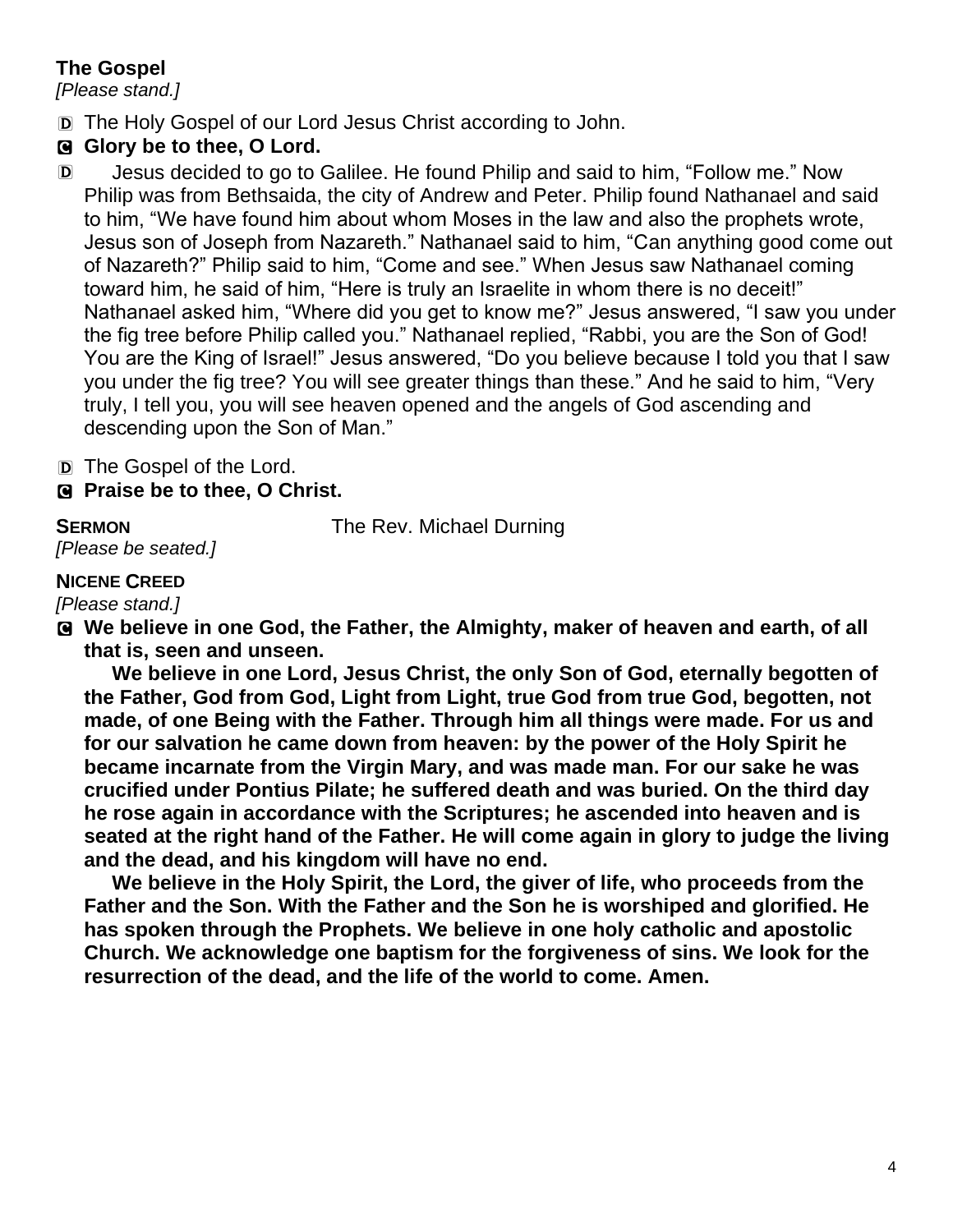#### **PRAYERS OF THE PEOPLE**

*[Please sit, stand, or kneel, as you prefer.]*

- D Let us pray for the whole state of Christ's Church and the world.
- L Almighty and everliving God, who in thy holy Word hast taught us to make prayers, and supplications, and to give thanks for all humanity. Receive these our prayers which we offer unto thy divine Majesty, beseeching thee to inspire continually the Universal Church with the spirit of truth, unity, and concord; and grant that all those who do confess thy holy Name may agree in the truth of thy holy Word, and live in unity and godly love. God of Light and Life,

#### C **We pray to you.**

L Give grace, O heavenly Father, to all bishops, especially to Michael, our Presiding Bishop; Dabney, our Bishop; Barry and Michael, our Assisting Bishops; Michael, our Priest in Charge; Cindy, our Deacon; to our companion diocese of the Dominican Republic; to these Episcopal Churches in our Diocese: St. Chad's, Tampa; St. John's, Brooksville; Church of the Ascension, Clearwater, to the Clearwater Deanery Collaboration Partners; and to all priests, deacons, and the laity in their ministry; that they may, both by their life and doctrine, set forth thy true and lively Word, and rightly and duly administer thy holy Sacraments. God of Light and Life,

#### C **We pray to you.**

 $\Box$  And to all thy people give thy heavenly grace, and especially to this congregation here present; that, with meek heart and due reverence, they may hear and receive thy holy Word, truly serving thee in holiness and righteousness all the days of their life. God of Light and Life,

#### C **We pray to you.**

L We beseech thee also so to rule the hearts of those who bear the authority of government in this and every land, that they may be led to wise decisions and right actions for the welfare and peace of the world. We pray that all God's children, especially those in the Middle East, might live in the hope of the world peace for which we are created. God of Light and Life,

#### C **We pray to you.**

L And we most humbly beseech thee, of thy goodness, O Lord, to comfort and succor [*Add handwritten names from notebook*] and all those who, in this transitory life, are in trouble, sorrow, need, sickness, or any other adversity, especially those listed in the weekly news who have asked for our prayers. I now invite you to pray for others by name, aloud or in your hearts. [*Leave time…*] God of Light and Life,

# C **We pray to you.**

 $\Box$  Open, O Lord, the eyes of all people to behold thy gracious hand in all thy works, that, rejoicing in thy whole creation, they may honor thee with their substance, and be faithful stewards of thy bounty. We give thanks for the flowers given today to the Glory of God, and for the birthdays this week, Tony Conte, Miguel Solari, Susan Howat, Larry Wilbur, Laurie Toohey, for all the blessings of this life. I invite you to name a blessing either silently or aloud. [*Leave time…* ] God of Light and Life,

#### C **We pray to you.**

L And we also bless thy holy Name for all thy servants departed this life in thy faith and fear, [*especially… add names from notebook*]. Please add names of those on your heart, silently or aloud. [*Leave time…*] We beseech thee to grant them continual growth in thy love and service; and to grant us grace so to follow the good examples of all thy saints, that with them we may be partakers of thy heavenly kingdom. God of Light and Life,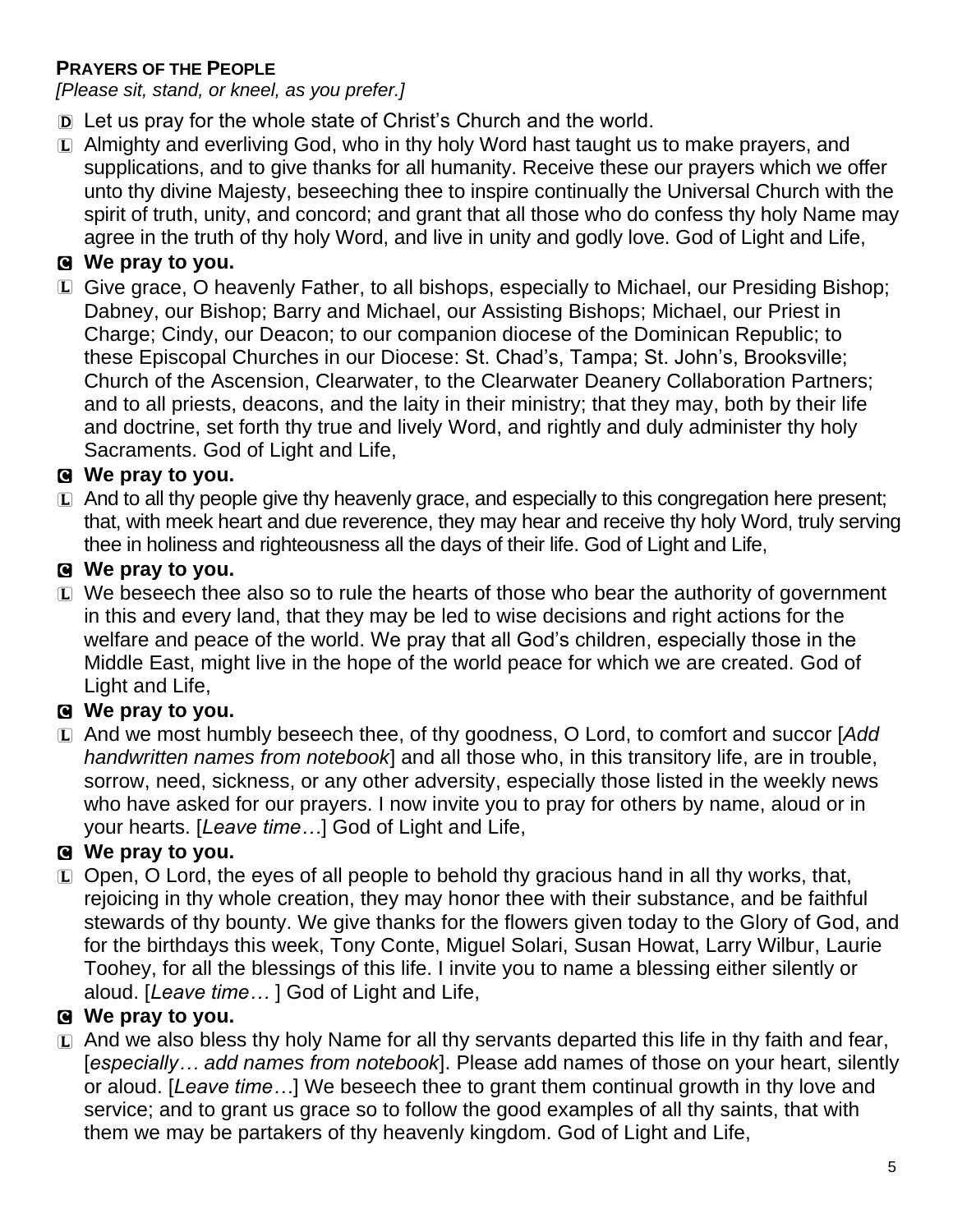- C **We pray to you.**
- L Empower, O Lord, our Search Committee and Vestry as we pray….
- C **Almighty God, giver of every good gift: Look graciously on our Church, and so guide the minds of those who shall choose a rector for this parish, that we may receive a faithful pastor, who will care for your people and equip us for our ministries; through Jesus Christ our Lord. Amen**
- L Grant these our prayers, O Father, for Jesus Christ's sake, our only Mediator and Advocate.
- C **Amen.**

# **THE GREETING OF PEACE**

*[Please stand. During this time of social distancing, a wave or bow, accompanied by a smile and "the Peace of the Lord be with you," will do nicely.*]

- P The peace of the Lord be always with you.
- C **And with thy spirit.**

# **THE HOLY COMMUNION**

#### **OFFERTORY SENTENCE**

D Thine, O Lord, is the greatness, and the power, and the glory, and the victory, and the majesty. For all that is in the heaven and in the earth is thine. Thine is the kingdom, O Lord, and thou art exalted as head above all. Let us with gladness present the offerings and oblations of our life and labor to the Lord.

[*Please be seated. The offering plates are on stands in the front and the back of the church. If you wish, you may place an offering there.*]

#### **OFFERTORY**

#### **PRESENTATION OF THE OFFERINGS**

*[Please stand when the offerings of bread, wine, and money are presented by the Deacon.]*

- D As we receive these gifts, we acknowledge
- C **All things come from thee, O Lord and of thine own have we given thee.**

**THE GREAT THANKSGIVING:** Eucharistic Prayer II

- $\overline{p}$  The Lord be with you.
- C **And with thy spirit.**
- P Lift up your hearts.
- C **We lift them up unto the Lord.**
- P Let us give thanks unto our Lord God.
- C **It is meet and right so to do.**
- P It is very meet, right, and our bounden duty, that we should at all times, and in all places, give thanks unto thee, O Lord, holy Father, almighty, everlasting God. Because in the mystery of the Word made flesh, thou hast caused a new light to shine in our hearts, to give the knowledge of thy glory in the face of thy Son Jesus Christ our Lord. Therefore, with Angels and Archangels, and with all the company of heaven, we laud and magnify thy glorious Name; evermore praising thee, and saying,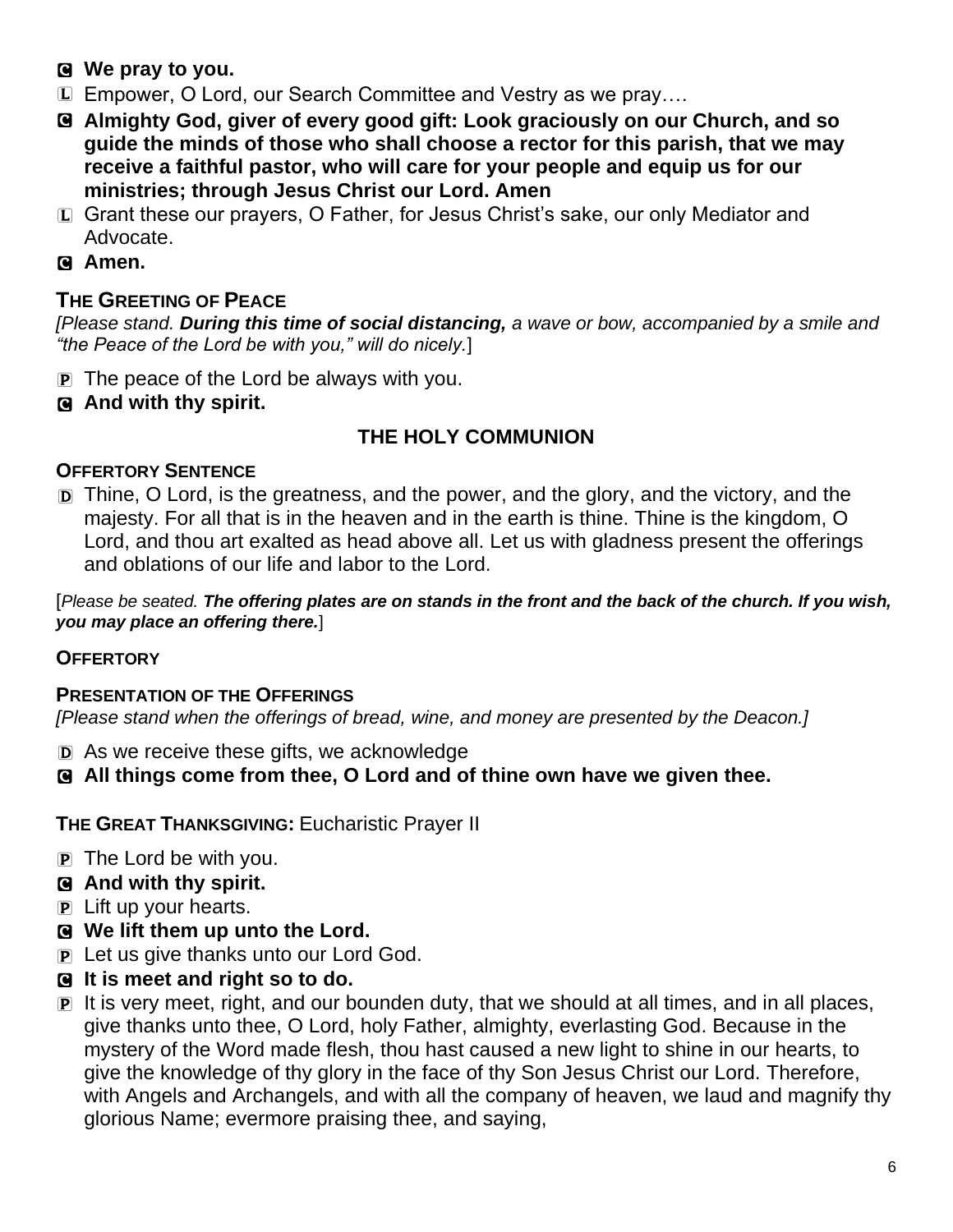C **Holy, holy, holy, Lord God of Hosts Heaven and earth are full of thy glory. Glory be to thee, O Lord Most High. Blessed is he that cometh in the name of the Lord. Hosanna in the highest.**

#### *[Please kneel or stand, as you choose.]*

P All glory be to thee, O Lord our God, for that thou didst create heaven and earth, and didst make us in thine own image; and, of thy tender mercy, didst give thine only Son Jesus Christ to take our nature upon him, and to suffer death upon the cross for our redemption. He made there a full and perfect sacrifice for the whole world; and did institute, and in his holy Gospel command us to continue, a perpetual memory of that his precious death and sacrifice, until his coming again.

For in the night in which he was betrayed, he took bread; and when he had given thanks to thee, he broke it, and gave it to his disciples, saying, "Take, eat, this is my Body, which is given for you. Do this in remembrance of me."

P Likewise, after supper, he took the cup; and when he had given thanks, he gave it to them, saying, "Drink this, all of you; for this is my Blood of the New Covenant, which is shed for you, and for many, for the remission of sins. Do this, as oft as ye shall drink it, in remembrance of me."

Wherefore, O Lord and heavenly Father, we thy people do celebrate and make, with these thy holy gifts which we now offer unto thee, the memorial thy Son hath commanded us to make; having in remembrance his blessed passion and precious death, his mighty resurrection and glorious ascension; and looking for his coming again with power and great glory. And we most humbly beseech thee, O merciful Father, to hear us, and, with thy Word and Holy Spirit, to bless and sanctify these gifts of bread and wine, that they may be unto us the Body and Blood of thy dearly-beloved Son Jesus Christ.

- C **And we earnestly desire thy fatherly goodness to accept this our sacrifice of praise and thanksgiving, whereby we offer and present unto thee, O Lord, our selves, our souls and bodies. Grant, we beseech thee, that all who partake of this Holy Communion may worthily receive the most precious Body and Blood of thy Son Jesus Christ, and be filled with thy grace and heavenly benediction; and also that we and all thy whole Church may be made one body with him, that he may dwell in us, and we in him; through the same Jesus Christ our Lord;**
- P By whom, and with whom, and in whom, in the unity of the Holy Ghost all honor and glory be unto thee, O Father Almighty, world without end.
- C **AMEN.**

#### **THE LORD'S PRAYER**

- P And now, as our Savior Christ hath taught us, we are bold to say,
- C **Our Father, who art in heaven, hallowed be thy Name, thy kingdom come, thy will be done, on earth as it is in heaven. Give us this day our daily bread. And forgive us our trespasses, as we forgive those who trespass against us. And lead us not into temptation, but deliver us from evil. For thine is the kingdom, and the power, and the glory, for ever and ever. Amen.**

#### **BREAKING OF THE BREAD**

- P This is the true bread which comes down from heaven and gives life to the world.
- C **Whoever eats this bread has Eternal Life.**